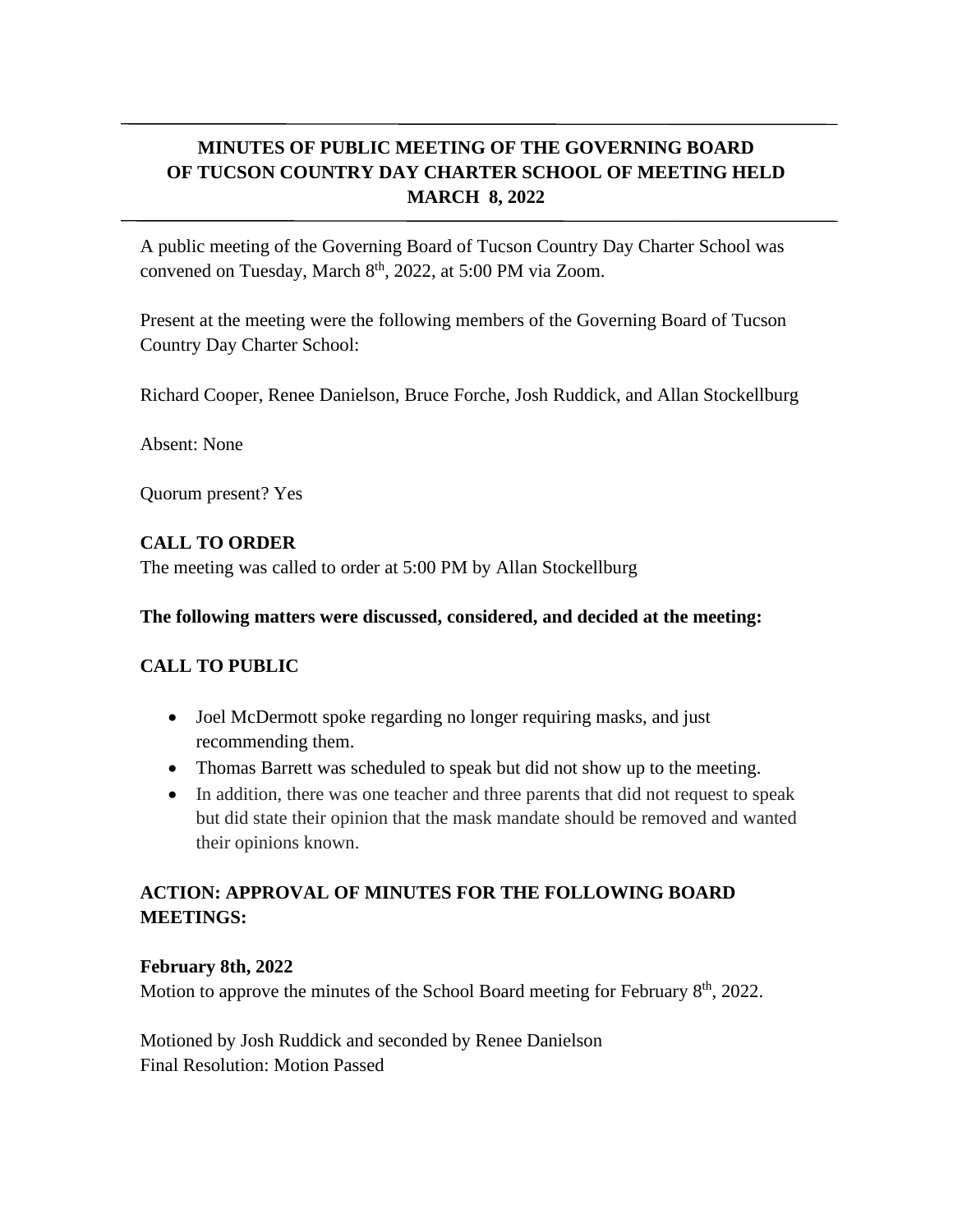Yes: Richard Cooper, Renee Danielson, Bruce Forche, Josh Ruddick and Allan **Stockellburg** 

## **ADMINISTRATION UPDATE**

Jordan Krause AND Terra Maddock

- TCDS started Arizona's Academic Standards Assessment (AASA) this week with 3<sup>rd</sup>-8<sup>th</sup> grade students taking the Stand-Alone Writing Field Test. This test will not be scored for the students but allowed our I.T. Department to iron out the kinks with testing on campus this year. It helped prepare us for ELA, Math and Science testing that will begin in April. A schedule will be out soon for testing days.
- The TCDS Champion Bus Tax Credit initiative has raised approximately \$84,000 for a school bus. We are currently in search of a bus and a 15-passenger van to purchase. Currently we are renting vans for field trips and sports. Parent volunteers have been helping to transport students for sports.
- Kinder-3<sup>rd</sup> grade teaching teams will be taking time to observe the  $4<sup>th</sup>$  and  $5<sup>th</sup>$ grade open classroom concept in March and April. After these observations and some reflection has happened, we will decide which classes to expand to open concept next schoolyear. Every teacher will be given the opportunity to share their feedback on open concept classrooms anonymously and/or in discussion.
- Staffing surveys will go out to all staff after spring break regarding position interests for the 2022/2023 school year. Ms. Jacque ( $4<sup>th</sup>$  grade) and Ms. Riley ( $3<sup>rd</sup>$ grade) have moved out of state and have been replaced by Ms. Arvizu and Ms. Moscoso.
- Our new Media Coordinator, Jace Soliday, started this week. Jace is a current Champion Care employee who works as needed for us as well as a graphic designer with Speedway Signs. Jace will be working a couple of hours a day to help leverage our media presence on Facebook, Instagram, TikTok, etc. He will use a drone to create a virtual tour and enhance our website with videos and photos.
- Admin has decided to hire a second evening custodian/maintenance staff for the 22/23 school year.
- The Jim Click "Library Expansion" fundraiser will launch the week of April  $28<sup>th</sup>$ .
- The Spring Fling is Saturday, March  $26<sup>th</sup>$  from 12:00-3:00 PM.
- We are holding a Talent Show on April  $22<sup>nd</sup>$  from 6:30-8:00 PM coordinated by or Champion Care staff.
- Our final Champion Showcase will be on Friday, May  $20<sup>th</sup>$ , with the time to be determined.
- 8<sup>th</sup> Grade Promotion is scheduled for Thursday, May  $26<sup>th</sup>$  in the morning.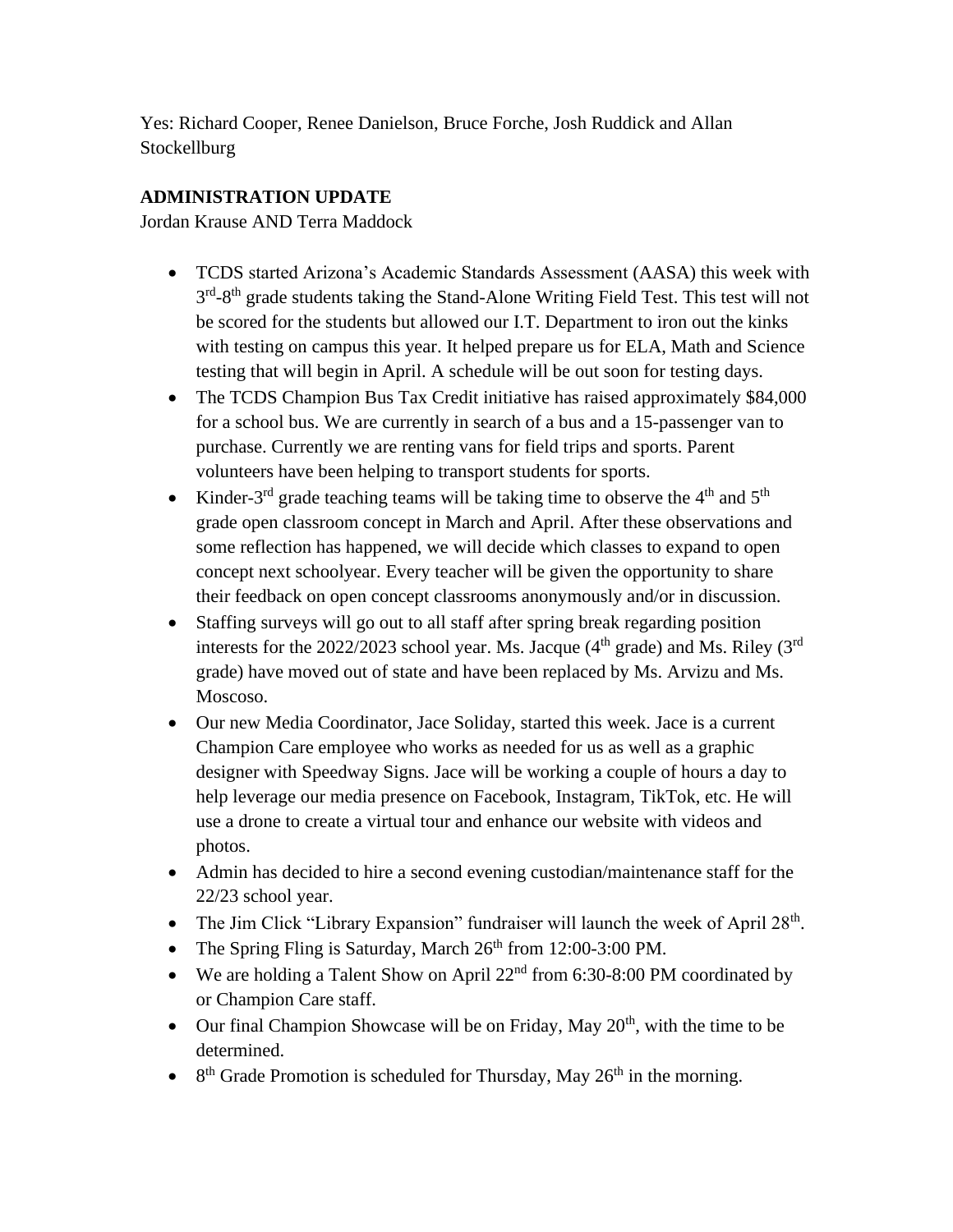- Project Based Learning Update This year has been dedicated to understanding, exploring and discovering. Some teachers have designed new projects, and some are using ready-made projects. The 2022/2023 school year will be dedicated to refining, designing and nurturing Project Based Learning. Our mentor teachers will help to decide what we should expect from teachers with PBL.
- For the 2022/2023 school year we will be pursuing the theme "Customer Service" is Everyone's Business". Our Mentor and Leadership Teams will be creating "Service Standards". These will be simple statements that articulate what standards we should adhere to. Good customer service is key.
- Our new media coordinator will tell the TCDS story and help prospective parents understand PBL through mini documentaries that we will share on our website and ClassDojo. We currently have PBL videos from other school on our website.

## **CHIEF FINANCIAL OFFICER UPDATE**

Lauren Mosgrove

- Our budget versus actual report was sent to each board member showing July1st,  $2021$  to February  $28<sup>th</sup>$ ,  $2022$ . Lauren went over specific numbers with the board members.
- Our ESSER 3 application is still in the approval process.
- Program net income from July  $1<sup>st</sup>$  are as follows:
	- o Champion Care-\$30,000
	- o Lil Champs Program-\$33,000
	- o Dress Down Days-\$15,000
	- o Student Store-\$10,000
- We've also received \$68,500 in donations for the Champion bus and \$14,515 in tax credit donations towards the general fund. If we choose to use all of these funds for a bus, we will have \$83,000 towards it. Lauren has included these amounts in our budget for this year as well as \$84,000 for the purchase. We have not currently heard from our insurance company regarding how much we will receive from our claim on the destroyed vans.
- We started the school year with an average daily membership (ADM) of 524 students. As of our  $100<sup>th</sup>$  day our actual ADM decreased to 514 for our funding. Our budget that was sent to the state showed an ADM of 516 students. Since we have fallen below the submitted number, we are required to submit a revised budget to the state by May  $15<sup>th</sup>$ , 2022. Lauren will have the revised budget prepared and ready for board approval by the April school board meeting.
- TCDS has had a major decrease in ADM since the pandemic. This translates to a funding decrease. We have made up for it a bit with COVID ESSER 1 and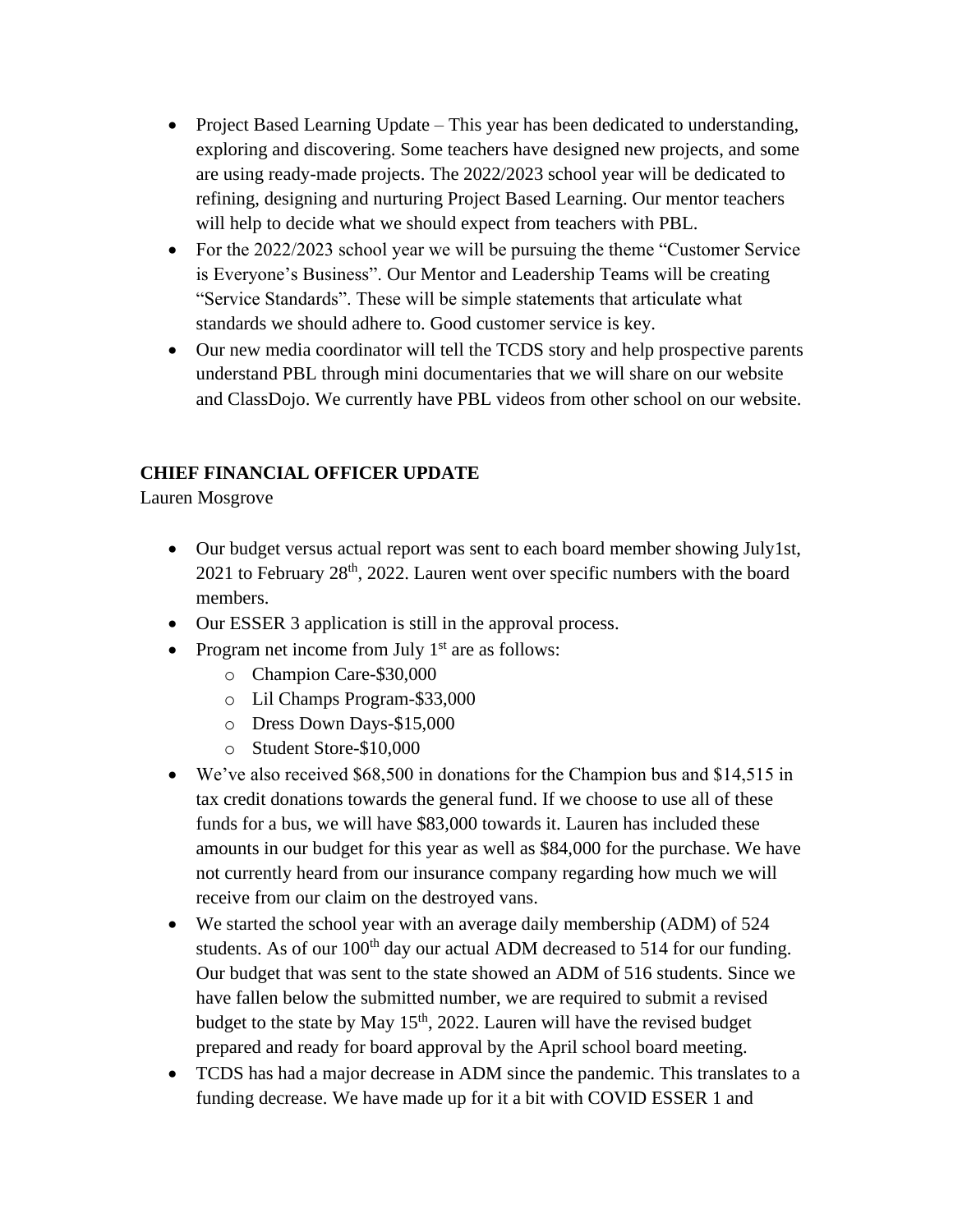ESSER 2 funds this year. We need to plan for a permanent decrease in ADM and the funding loss that will include as we plan for the future. The legislature has not approved a budget for next year so we don't know what state funding amounts will be yet.

- Past due accounts continue to be a problem for our Champion Care program. Jordan is meeting with Terra and Richard to discuss this further. The board requested further info from administration about how this will be handled to present at the next board meeting.
- Lauren spoke about the Governor's latest award of COVID monies. The newest money is for a program called AZ On Track. It's funds for schools to provide free summer academic programs. However, due to all the requirements this program would not be feasible for TCDS.

# **DISCUSSION AND ACTION TO SET ANNUAL AND BUDGET MEETING DATES FOR MAY AND JUNE**

- The board discussed everyone's availability and decided it would be best to push the annual meeting to a further date this year. After we have testing data and info regarding how PBL will look for the 2022/2023 school year.
- The meeting date for the budget will tentatively be set for June  $23<sup>rd</sup>$ ,  $24<sup>th</sup>$  or  $25<sup>th</sup>$ . With the meeting to then adopt the budget tentatively scheduled for some time between July  $7<sup>th</sup>$  and July  $12<sup>th</sup>$ .

# **DISCUSSION AND ACTION REGARDING BOARD/TEACHER/STAFF COMMUNICATION**

- The board wondered if there is a protocol for sending out information about Professional Development to teachers. The board has also received emails from teachers and staff regarding policy decisions. The board members agree that no one should ever feel discouraged about contacting the board. Their "email door" is always open.
- Mr. Krause assured the board that it is alright to continue sending PD opportunities to teachers directly. Long-term PD opportunities can be forwarded to Mr. Krause.

# **DISCUSSION AND ACTION REGARDING SCHOOL-WIDE MITIGATION POLICIES SPECIFICALLY THE MASK MANDATE**

• The Board Members discussed the mask policy at length. Comments that were presented are as follows: